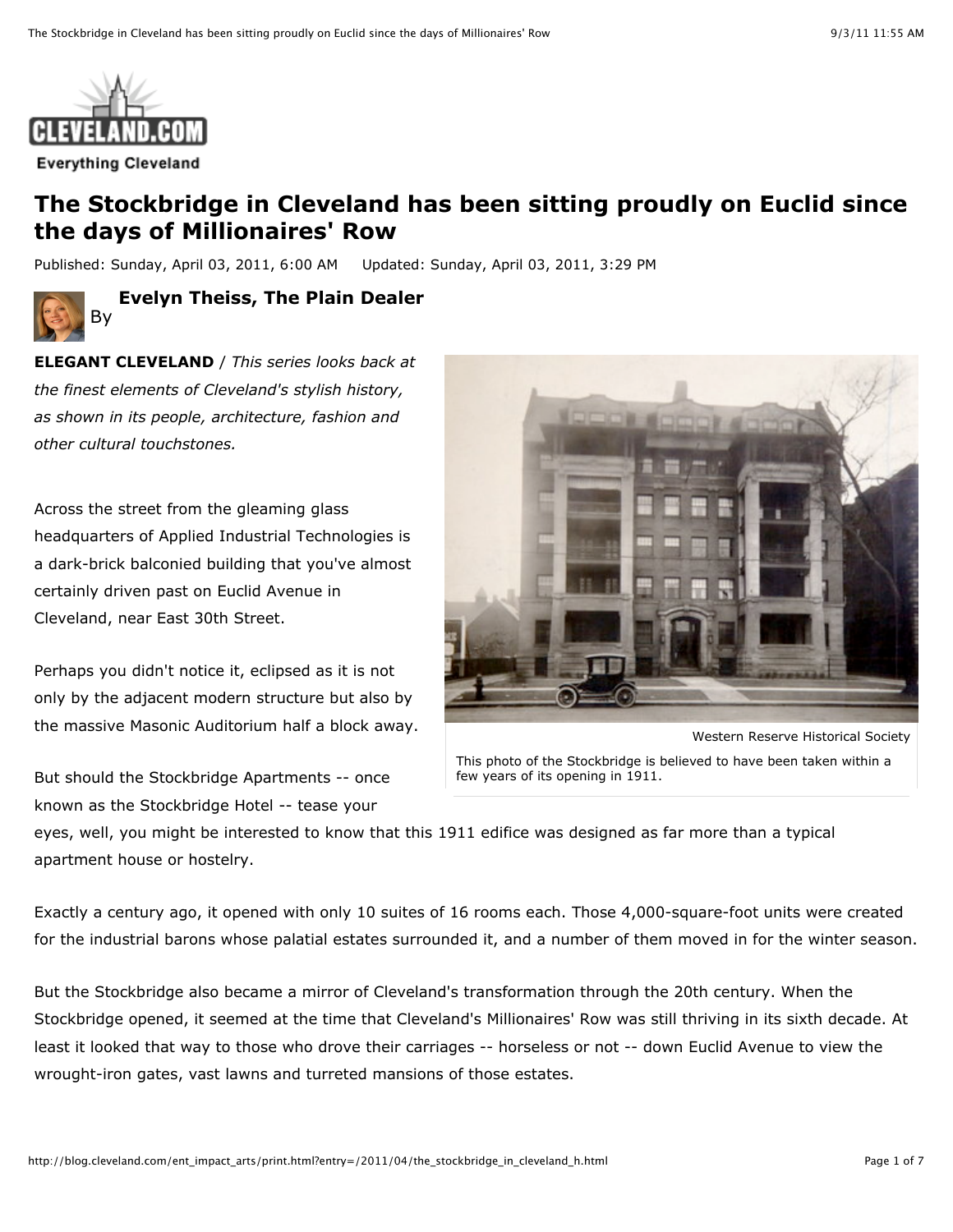Oilman George Canfield had picked up on something, likely while talking to his moneyed friends at the private clubs and lodges they belonged to, over drinks and cigars.

The Gilded Age was developing a hint of tarnish, and even the barons who never worried about money were beginning to worry, just a little, about money.

While they once didn't have to consider property taxes, by the end of the first decade of the 20th century, they were facing considerable tax bills. And heating a mansion -- if that's the right word for something that ranged from 10,000 to 40,000 square feet -- during a Cleveland winter was costly. So was maintaining a year-round staff of perhaps 100 people to make these palaces function as smoothly as they should.

A home that would give these men proximity to their businesses and, perhaps, their social lives (including opera and the theater district) and let them be near downtown during the winter seemed like it would appeal.

And it did: Several closed up their mansions for the season and moved into the Stockbridge. Among the first residents in Canfield's Stockbridge were Henry Sherwin, co-founder of the Sherwin-Williams Co., and bank owner Harry Wick. The son of President James Garfield, also named James, moved in with his wife. But the Stockbridge Hotel, designed for the comfort of millionaires, heralded the beginning of the end of a certain level of opulence, especially near downtown.

Soon, millionaire residents were replaced by people who were merely wealthy. Even into the early 1930s, some of the tenants -- including Miss Lotta Brewbaker, a music teacher at The Arcade -- were listed in the city's social register, the Blue Book.

Then, as the huge suites got carved up to create more rooms, some visitors were vaudevillians, including Bob Hope and Jack Benny, who appeared at the nearby Hippodrome. The headliners would stay in the front; roadies and the rest of the entourage would stay in the more utilitarian Stockbridge Annex, built in 1923, in the back.

Over the years, longtime Stockbridge residents included doctors, lawyers, secretaries, chefs and waiters. Temporary residents included the cartoonist Herblock and performers from the Metropolitan Opera, which would tour Cleveland each spring.

Some of the itinerant entertainers were not as lofty but fascinating in their own right -- Ice Follies and roller-derby girls, circus performers or wrestlers appearing at the nearby Arena (at East 38th Street and Euclid), and sometimes burlesque dancers from the Roxy or the New Era.

Still, the Stockbridge's spirit held fast, with quieter, longtime residents leavening the tone of more frolicsome, temporary guests -- and being entertained by them. Magician Doug Henning and his troupe stayed there in the '70s and '80s, and would sometimes put on a show for residents in the lobby.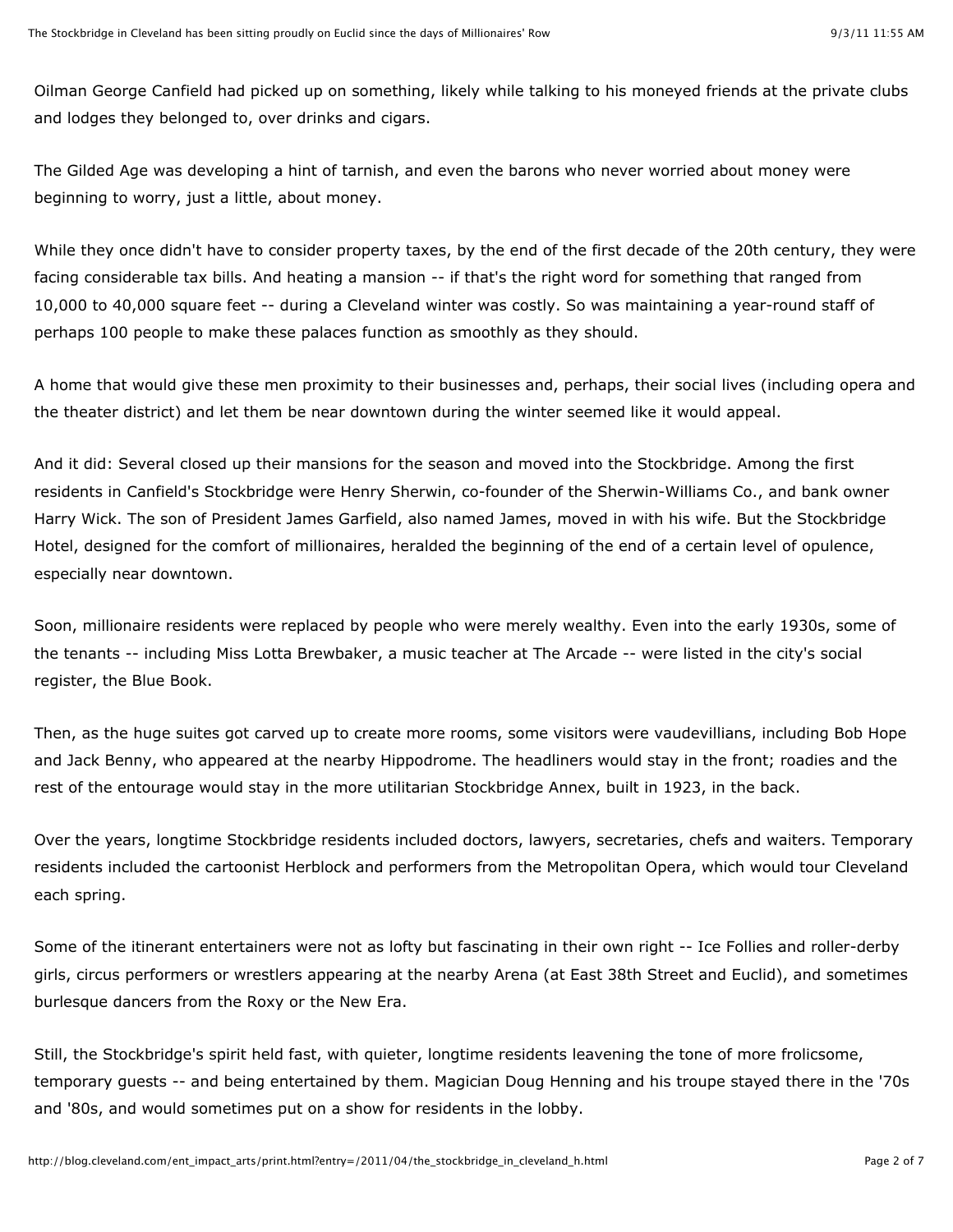Even into the early '90s, on some afternoons the desk clerk, Pat Riddle, played the piano in the lobby parlor for fellow residents sitting in wingback chairs. Riddle was known for wearing white gloves while performing Gershwin and Porter and other standards, to protect her vermilion manicure.

"She was a jazzy old lady," says Tonie Love, who lives in the Stockbridge today, as she has for 37 years.

Just like the Stockbridge, in its way.

## **The rise and fall of a grand avenue**

Most Clevelanders have heard about Millionaires' Row. But they might not know the breadth and depth of its wealth or fame.

Dan Ruminski, a business owner who lives in Chesterland, has created a sideline as a history buff who researches and lectures on Millionaires' Row, circa 1850 to 1910.

"There was a time during that period when half the millionaires who existed in the world lived in Cleveland," he says.

That storied portion of Euclid Avenue, stretching from downtown to about East 55th Street, was known as one of America's "grand avenues." The Euclid Avenue of that era was compared to the Champs-Elysees in Paris and Unter den Linden in Berlin.

But as Jan Cigliano writes in the definitive book on the Row, which was published in 1991, there was a difference. "Unlike their European counterparts in London, Paris or Berlin, which were planned and built under authoritarian state edicts, America's grand avenues were created out of the collective actions and interest of private individuals," she says in "Showplace of America."

"The huge fortunes made from capitalist endeavors and the aspiring cultural appetites of Euclid Avenue patrons created these residential showcases in Cleveland and elsewhere."

Tax rates on the wealth of those patrons were nominal in the 19th century. But that started to change in the 20th century.

That wasn't the only thing that began leading to the Row's demise. Many of the owners of the estates were responsible, directly or indirectly, for the industry and commerce that were dramatically making Cleveland grow. Gradually, pollution from industry and railroads and the choking congestion of automobiles and streetcars made their way toward the mansions. Commercial demand for property on the avenue grew, too.

There was another aspect as well: Some of the owners didn't want to see their palatial homes carved up into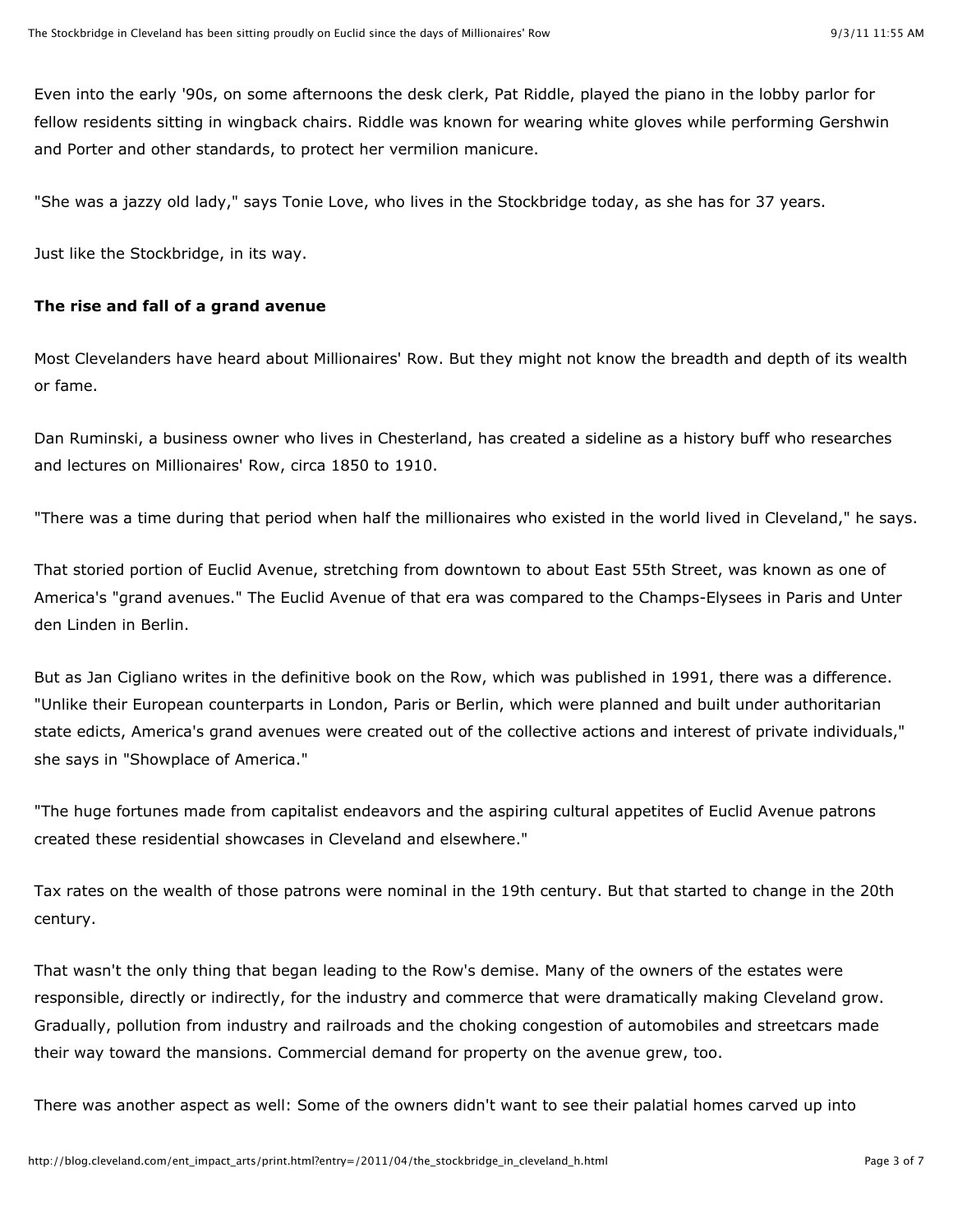apartments that the poor, especially immigrants, would move into. They chose to have them demolished instead. So the grand avenue died.

Today, the less-than-a-handful of mansions that remain (the University Club, Cleveland State University's Mather Mansion) have been converted to other uses.

But the Stockbridge? It's still there, and functioning as it was designed to -- as a residence.

"It outlasted them all," says Ruminski. "It was at the heart of Millionaires' Row, and it's one of the few remaining physical traces of that whole era."

## **Luxurious features, but no kitchens**

Canfield -- the oil baron who had once worked for John D. Rockefeller and would go on to build Cleveland's first gas station -- hired George Steffens as his architect.

Steffens was experienced at designing private homes and apartment buildings, and in the Stockbridge, he created a building that combined the Georgian Revival style with Tudoresque touches -- including the shape of the rooftop gables and a coat of arms painted on the top tier of balconies.

A multitude of luxurious details was apparent inside, from the lined-in-marble entryway to the substantial and intricately carved banisters and brass fixtures in the elevators. Beamed ceilings and massive fireplaces and mantels lorded over enormous living rooms. Bathrooms were lined in white porcelain tile, with deep tubs and pedestal sinks.

None of the suites contained a kitchen, though, because these wealthy men didn't need them. They would either do their fine dining at the restaurant in the basement or eat at their clubs; the Tavern Club is just a block away at East 36th Street. Or they could order a meal that would come to their suite via the dumbwaiter.

The hotel provided maids, housekeeping and linen services, though with 16 rooms for each suite, it was easy enough to house the few servants necessary for personal services.

The sixth floor even had a ballroom, should a resident want to throw a formal gala.

But over the years, time and bad taste took its toll. A rectangular awning eventually obscured the building front, and a garish neon sign announcing the "hotel" went up.

In the mid- '70s, a young man who worked as a clerk for a union bought the place. Jim Stack was only in his 20s, and he was looking for an investment. When he learned some Stockbridge history, he was hooked and moved in himself. His dad loaned him the money for the down payment, "and I paid it back in six months."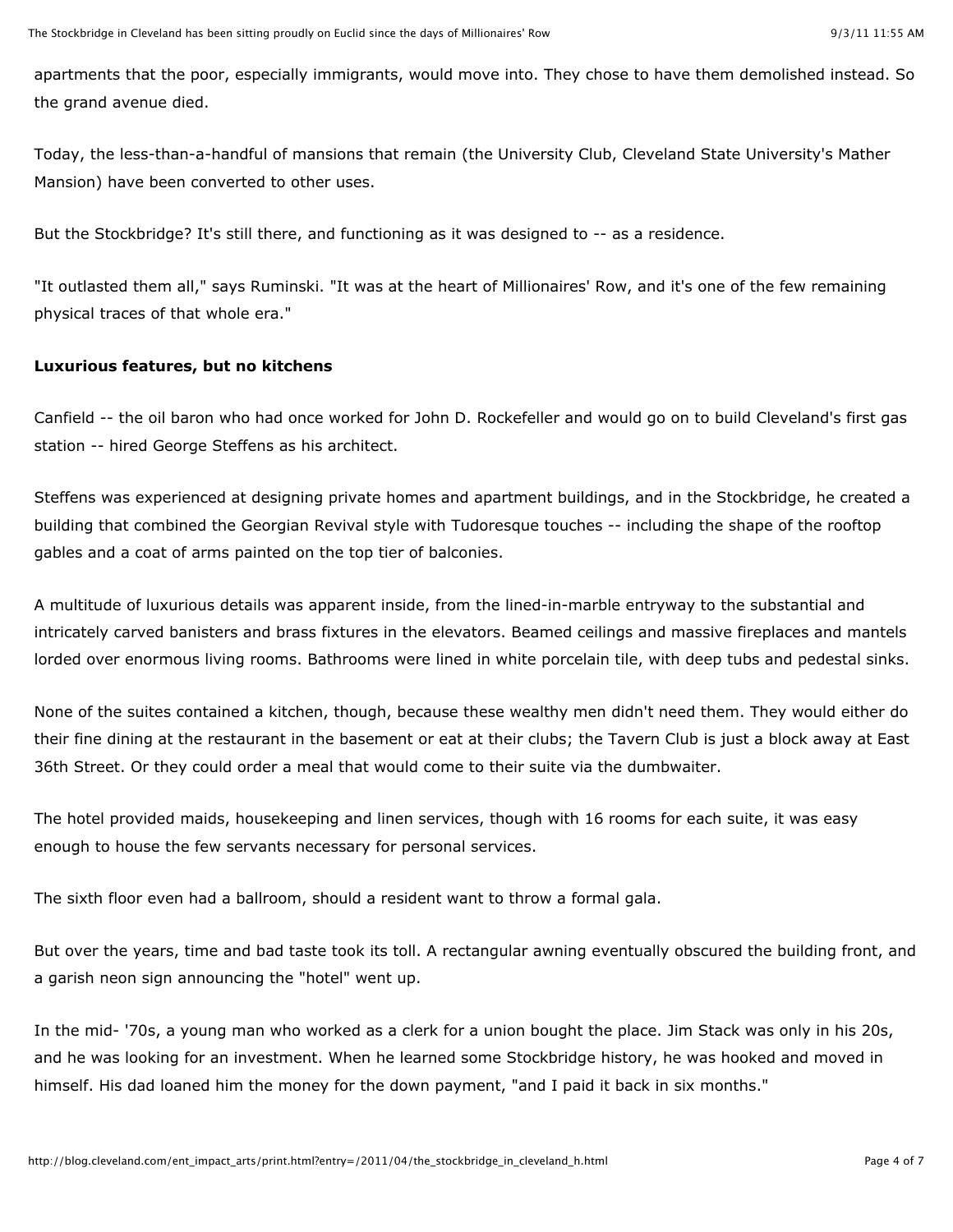The rent he collected -- by then, 40 units had been created from the original 10 suites -- left just enough for him to make repairs here and there. Then he got a federal loan in the mid- '80s for about \$700,000, all of which he put into rehabbing the building. He hired architect Bob Gaede to bring back as much splendor as he could. Stack applied for and won the Stockbridge a spot on the National Register of Historic Places.

## **'A gumbo of characters'**

A woman named Johnnie Mae Green came with the building, Stack says.

"She had moved here at 17, and by the time I met her, she was in her 70s," he says. "She knew every shut-off, every fuse. When we got the federal loan, I had her help cut the ribbon."

Another tenant, Larry Weist, was an expert plasterer who helped make the molds to replace missing pieces.

"And Bobby Love [Tonie's late husband] was my eyes and ears and my best friend," says Stack. "He was a streetsmart guy who would tip me off if there was potential trouble."

Stack and Tonie Love remember some of the same stories, especially the one about the dancer from the New Era, Queenie, who wore a boa constrictor around her neck as part of her act. The boa lived at the Stockbridge, too.

"The snake got loose one day, and the housekeeping staff went crazy," says Stack.

Tonie remembers the photographs that hung on the lobby wall, near the entrance -- black-and-white shots of all the celebrities who had stayed at the hotel.

"Bob Hope, Jack Benny, Dean Martin and Lucille Ball," she recalls. Seeing Lucy's photo was special, since Tonie is a native of Jamestown, N.Y., as was Ball.

"She could have been my aunt," Love says of the comedian. "My uncle was engaged to her before she hooked up with another guy whose connections got her a job in New York City."

The Stockbridge was special, says Stack. "We had a Christmas party every year, and the chef who lived here -- he once worked for Chef Boyardee -- made the food," he says. "Remember that show 'Hot L Baltimore'? This was like that."

In fact, one tenant liked living there so much that when Stack reminded him he was behind on his rent, "he went out and robbed a bank to pay it. I didn't know until the police came to search his apartment."

By the late '80s, Stack was married with two children and moved to a suburb. It was getting too complicated to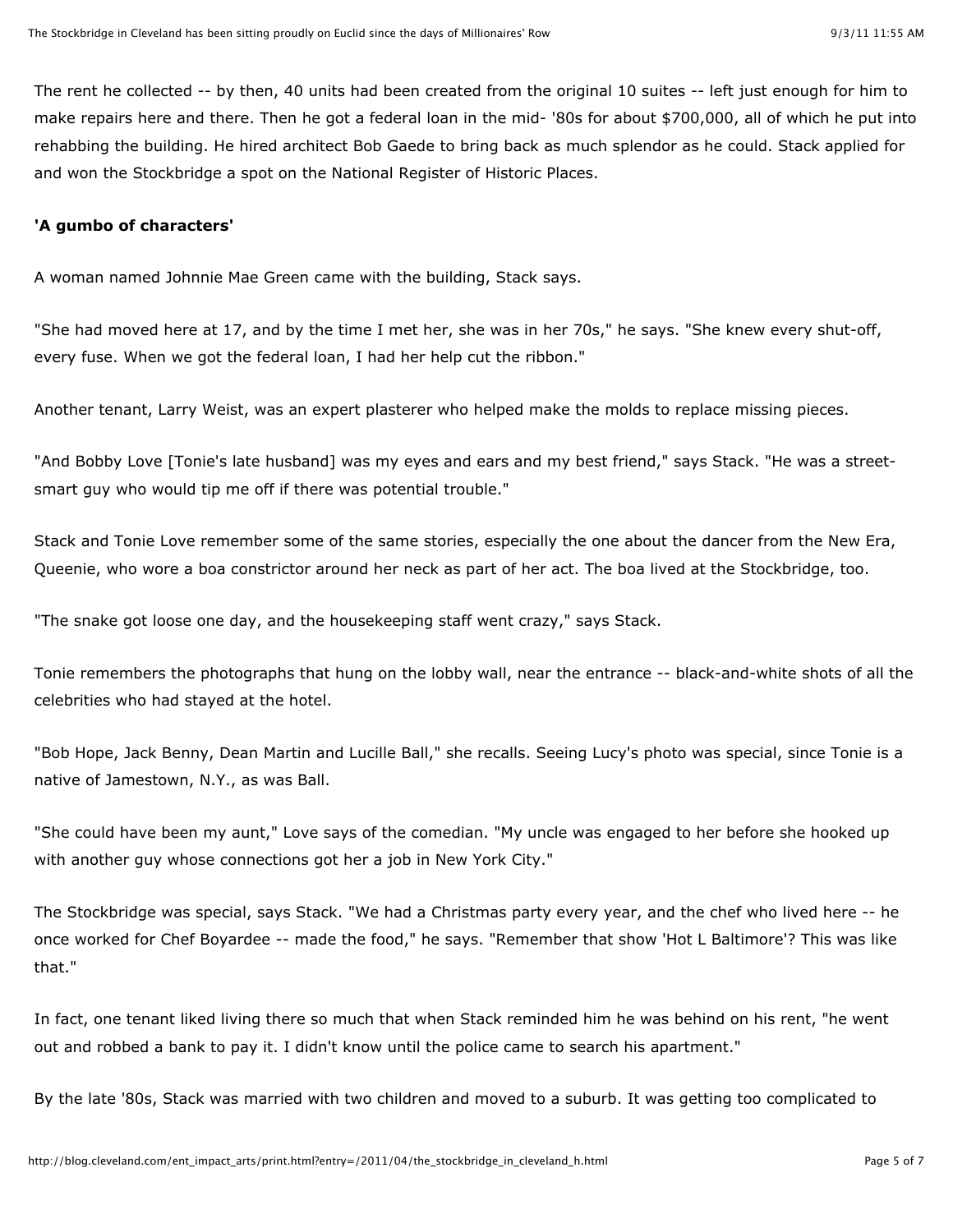manage a building downtown, so he sold it.

In 1989, Cleveland writer Mary Mihaly wrote a story for Cleveland magazine on the still-reinvigorated Stockbridge that Stack had created.

"The quality of the renovation was striking, because it was done in a way that kept the integrity of the building intact," she recalls. "It really did evoke the glory days of the building -- not just its early history, but its vaudeville flavor."

Today, the Stockbridge is not quite as cozy. The lobby parlor is gone, because a wall was added to create a mailroom. There are no celebrity photographs hanging. The building is, in fact, in receivership.

Tanya Sams is managing the building for the receiver, a job she considers special, for personal reasons and her love of history.

"My grandfather, Calvin Ballard Clay, once lived here, and so did my mom for a while, when she was 14," she says. So when Sams found out the company she worked for was taking over, "I was thrilled." She fervently wishes for archival records and photos of the building, which seem not to exist.

Her rapport with residents is obvious. Besides Tonie Love, they include Hortense Dismuke, a retired nurse who remembers when the place still had maid and laundry service 20-plus years ago, and Carolyn Jones, a former go-go dancer ("I used to dance at the Malibu and Wine & Roses, all the places up and down Euclid Avenue"). College and grad students are mixed amid the retirees.

Dismuke remembers other nurses living here, as well as FBI agents. "A lot of older men stayed here for six months or so and then would go to Florida," she says. "It might have had something to do with the dog races."

Sams attributes part of the Stockbridge's charm to the residents: "We have a gumbo of characters living here."

What will happen to the Stockbridge now? Actually, its location might be propitious again, at least for an investor. As CSU continues to expand, it either directly or indirectly encourages the creation of places for students and employees to live.

For residents like Tonie Love -- who, after several decades here, managed to get one of the larger units, on the fourth floor with a balcony -- the Stockbridge is home. Her apartment, with its large living room, boasts four separate conversation areas she's made with chairs and loveseats.

Summer means opening the French doors to Euclid Avenue, which is much quieter and cleaner than it used to be.

"From up here, you can see the lake," Love says, and you can -- the same blue-gray water that the millionaires of